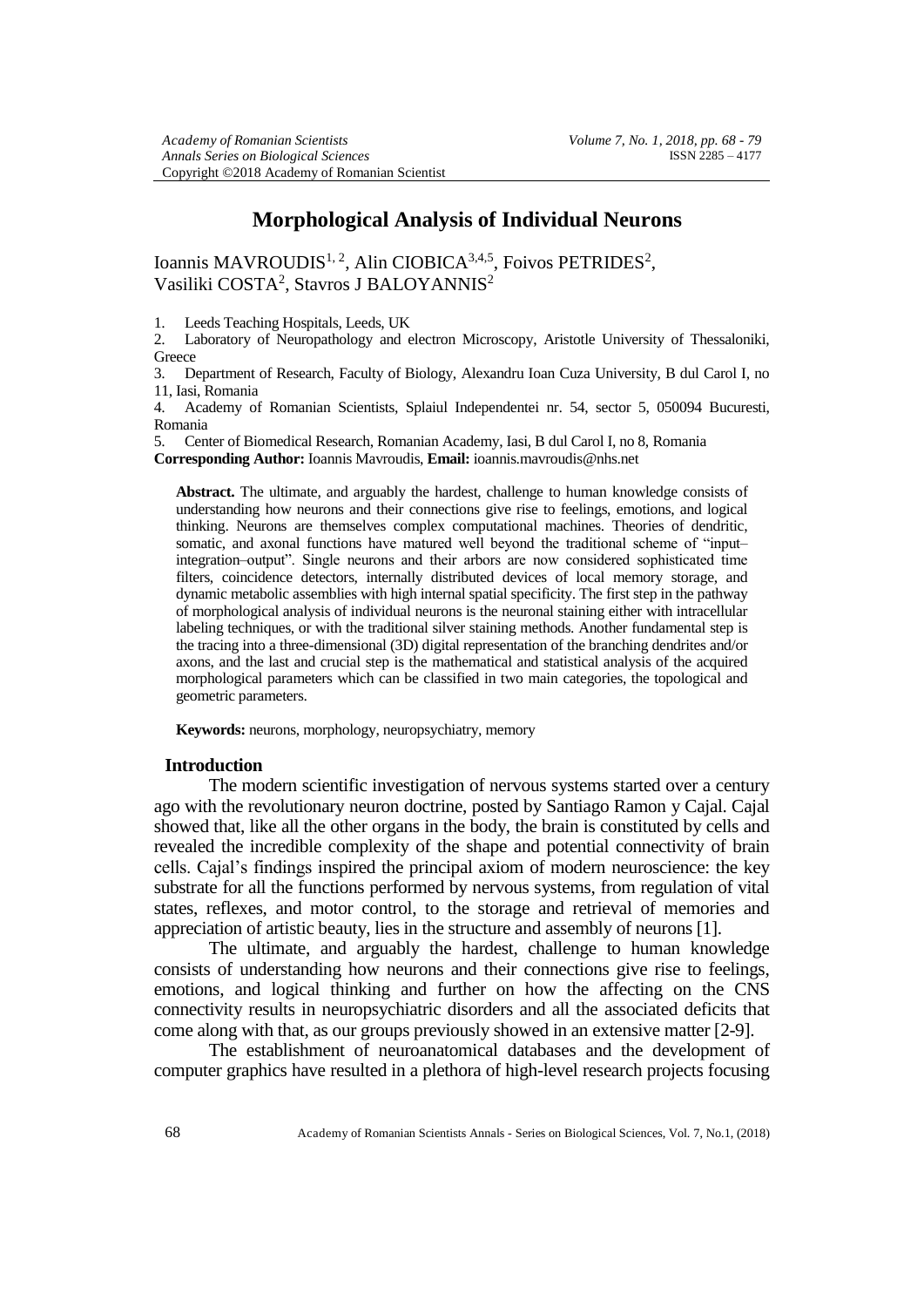on computational modeling of neuroanatomy [10,11]. These studies range from the description of dendritic morphology and the characterization of its relationship with electrophysiology to the analysis of the structural determinants of higher brain functions via the detailed mechanism of neuronal assemblage into functional networks.

Neurons are themselves complex computational machines. Theories of dendritic, somatic, and axonal functions have matured well beyond the traditional scheme of "input–integration–output". Single neurons and their arbors are now considered sophisticated time filters, coincidence detectors, internally distributed devices of local memory storage, and dynamic metabolic assemblies with high internal spatial specificity [10,12].

Which neuronal substructures are the elementary computational units of the brain? For the time being, however, much still needs to be discovered about neuronal morphology, and computational studies have, so far, mainly considered dendrites as the "elementary" structural objects for modeling purposes [13].

Dendrites constitute the first step in the bottom-up path towards an integrated structural model of the brain. Although neurons can be classified according to a variety of criteria, including location within the nervous system, main neurotransmitters released, presence of specific protein markers, dendritic and axonal structure, and interconnectivity with neurons of other classes, dendritic morphology is traditionally a fundamental criterion in neuronal classification, partly because it is immediately captured by optical microscopy under staining conditions discovered and optimized over a century ago. Dendritic trees come in all shapes and sizes [13,14]. They range from a total length of a few tens of micrometers to a few millimeters. Some neurons have only one main dendritic branch, while others possess up to 15–20. Some branches meander strongly, while others are approximately straight. Dendritic morphologies vary significantly even within one neuronal class [15]. In addition to this morphological diversity, the molecular composition of ion channels in the membrane strongly differs along the stretch of one dendrite, and more pronounced differences even exist between neurons of different types [16].





Academy of Romanian Scientists Annals - Series on Biological Sciences, Vol. 7, No.1, (2018) 69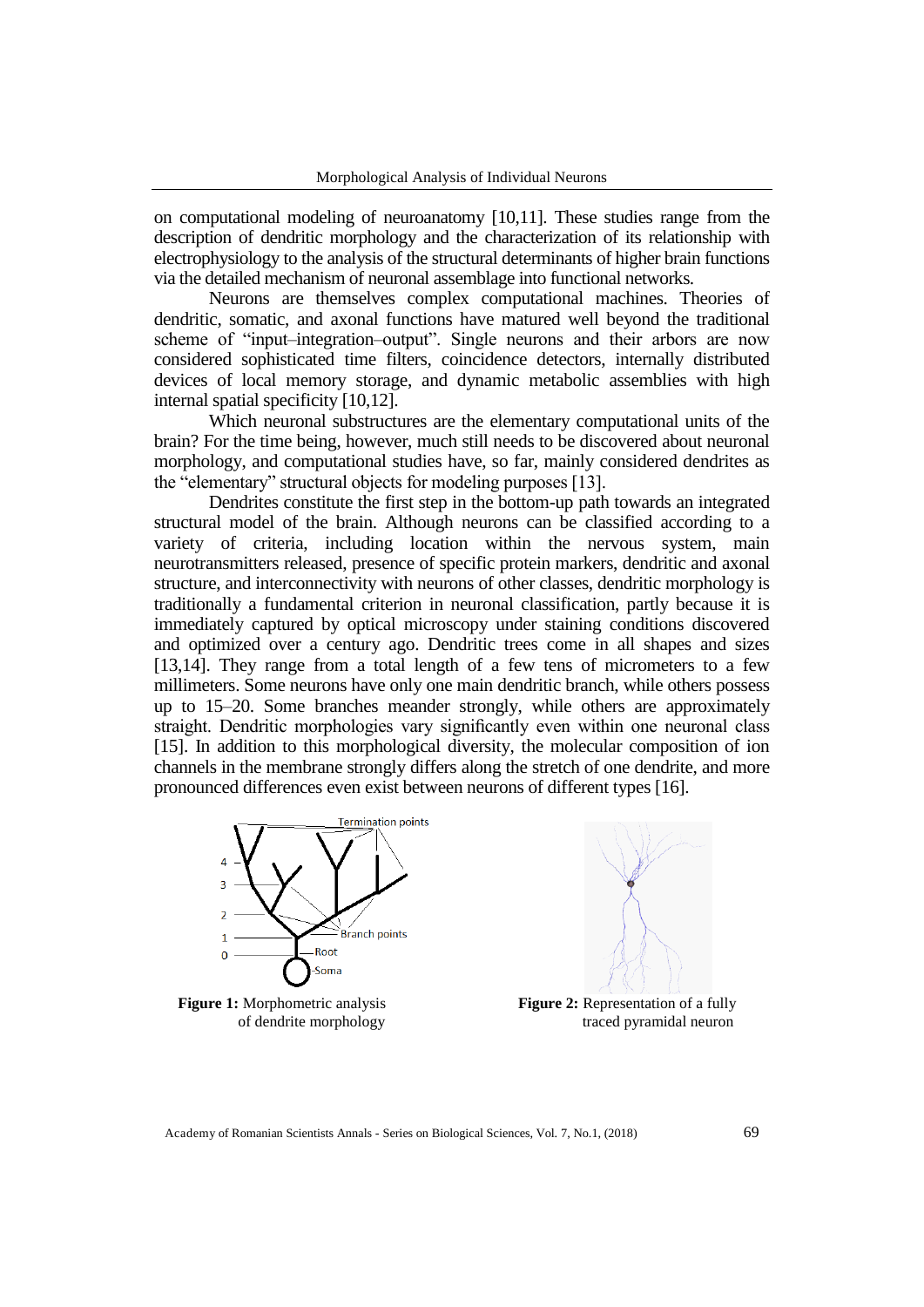### **Neuronal staining**

In the last few decades, the development of intracellular labeling techniques using horseradish peroxidase (HRP) and biocytin, combined with computer-assisted methods for quantitative reconstruction of labeled neurons has led to a large output of high resolution data about dendritic morphology. Tracer injections are typically performed in single neurons in vivo or in vitro, and microscopy rendering often involves fixing and reslicing the tissue [17].

For about a century the Golgi technique has been very successful in staining neurons enabling the semi-automatic reconstruction and the quantitative analysis of their neuronal branching patterns. In combination with other classical staining methods it has been used to achieve a quantitative statistical description of brain tissue in terms of the density of neurons, synapses, and total length of axonal and dendritic arborizations. The Golgi methods comprise several different metallic impregnation techniques. These methods have in common, the property of impregnating cytoplasm with metallic salts, which render the entire profile of an individual cell and its processes visible in histological preparation suitable for light or electron microscopy [15,18].

Although Golgi methods have taken second place to other techniques involving intracellular labelling, yet there new methods never came close to matching the overview of entire brain areas that Golgi preparations can provide. The fact remains that even after 130 years of its discovery; the technique is increasingly used, not only in its primary role in qualitative histology, but as a keystone in the new quantitative neurobiology, experimental neurology, neuropathology and neuromorphology [18 19].

The main strength of the Golgi method lies in its capacity to reveal all components of the nervous system; neurons, glia and vascular system. Only a small percentage of the neurons in any one area (1-10%) are impregnated in a single preparation. Of the neurons rendered visible, virtually all portions can be seen. The cell body, dendrites, dendritic substructures (spines) and at least part of the axon are visible. It provides a panoramic view of the entire neural element in black on a yellow or pale orange background [20].

The basic method was initially discovered by Camillo Golgi (1873), which involved the exposure of brain tissue to dichromate followed by impregnation with heavy metal ions either silver or mercury. The original method of Golgi was very time consuming i.e., immersion of the tissue in potassium dichromate for several months and subsequent impregnation in dilute silver nitrate for many days [21].

The genius of Santiago Ramon Y Cajal was compounded by profound biological insight, skillful exploitation of existing techniques and invention of new ones, consummate artistry and an enormous capacity for sustained hard work. In 1887, he took up the neurohistological staining method, which, although introduced by Golgi, was modified and referred to as rapid Golgi staining procedure [1]. During the last century numerous modifications have been developed, with the most important of them being the following: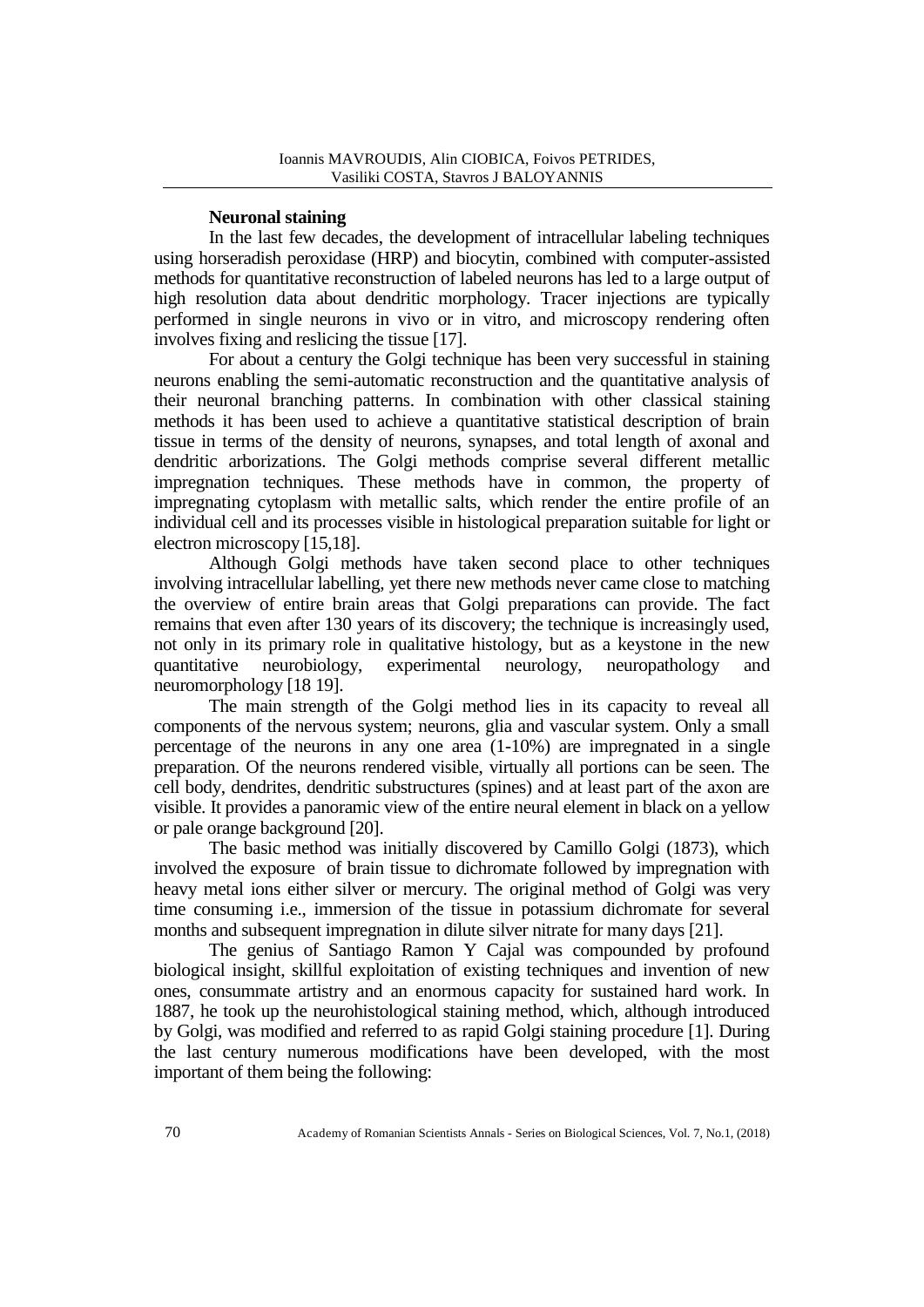- Cox (1891) developed another modification called the Golgi-Cox method that is particularly useful for tracing dendritic arborization [22].
- Hortega del Rio (1928) used formalin with the dichromate salt and chloral hydrate and this variation of rapid Golgi method is particularly useful for studying the neuroglia, small granule cells and the cerebellum.
- Fox et al. (1951) described a variation of rapid Golgi method for use with formalin fixed brain tissue, which is useful foe adult tissue.
- Many other variations of the above mentioned methods have been described in the literature.

## **Neuronal tracing**

The first and critical task in the study of neuronal morphology is the selection of neurons, which will be traced. All quantified neurons should appear fully impregnated and possessed relatively complete, uninterrupted basilar dendritic systems, consisting of at least three primary dendritic branches, and subsequent higher-order branching.

A fundamental step for computational neuroanatomy is the tracing of the acquired neuronal images into a three-dimensional (3D) digital representation of the branching dendrites and/or axons. Traditionally performed manually, this process is very labor intensive severely limiting the number of available reconstructions. Both commercial (Neurolucida, MicroBrightField) and freeware software systems (Neuromantic – Figure 3, NeuroMorpho, or NeuronStudio) offer some level of automatization of the reconstruction process.



**Figure 3:** Neuromantic is one of the open source applications that can be used for neuronal tracing and statistical analysis

Taking into account the amount of required human intervention, four main classes can be distinguished:

1. Manual (Camera lucida). Prisms are employed to visually overlay the microscope image onto a piece of paper, and the neuron is then traced by hand. Although primarily used for 2D tracings, 3D reconstructions can be derived from these with time consuming postprocessing [23].

2. Semi-manual (e.g., Neuron\_Morpho, Neurolucida). Digital segments are added by hand

through a software interface, typically sequentially, beginning at the soma, and working down the dendritic tree.

3. Semi-automatic [24]. User interaction defines the basic morphology, such as identifying the tree root and terminations, but branch paths are traced by the computer.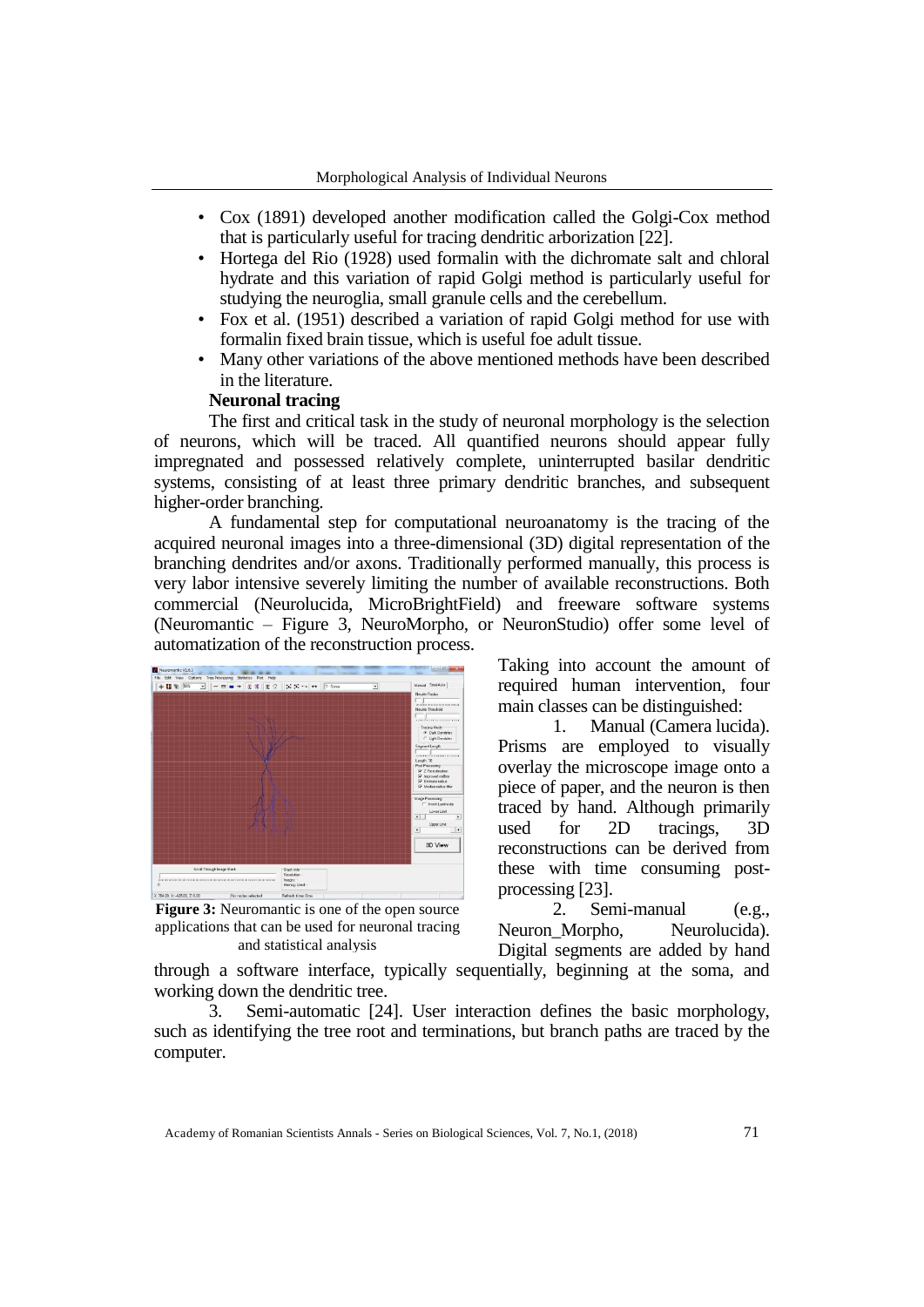4. Fully automatic [25]. The entire morphology is extracted with minimal user-input.

The development of such techniques and increasing computational power and memory allow the collection of greater amounts of morphological data and execution of more complex analyses. The purpose of semi-automatic methods is to provide significant assistance in tracing neurites; rather than forcing the user to manually segment each point along a dendrite, clicking on two positions on a neurite will automatically trace along it [26].

Theoretically, fully automatic tracing should be able to produce a full and accurate 3D reconstruction of a neuron from an image stack with minimal user-input. Hence, in principle, fully automatic methods should be highly preferable to semimanual tracing. In practice, however, most tracing is still performed semi-manually with applications such as Neurolucida [26]. The primary reason for this is inaccuracy: the time required to edit the results of an automatic reconstruction in order to obtain the desired accuracy is greater than the time required to perform a semi-manual reconstruction. Additionally, such algorithms tend to be restricted to high-quality imaging technologies such as confocal or electron microscopy. If dendrites can be distinguished from the background by luminosity alone via global thresholding, the morphological reconstruction may be achieved with a skeletonization algorithm. However, such imaging technologies are still less widely available in neuroscience laboratories than standard widefield microscopes, due to significantly higher cost [27].

In contrast with early approaches to neuron tracing using specialized computer controlled microscope systems, which stored only the morphological features measured directly from the imaged samples but not the images themselves, the preferred way nowadays is to first acquire the full image data, as it guarantees a permanent record of the original samples and allows the use of more flexible and more powerful data processing method [26, 27].

## **Morphometric Measurements**

Morphometric measurements are divided into two main categories, the topological and geometric parameters. The topological morphometrics deal with the branching structure of the tree independently of metric units, for example number of branch points, number of dendrites and branch order, while the geometric parameters have metric or angular units. Another distinction between morphometric parameters is that between global/scalar, such as total length and local/vector features such as the individual lengths.

### **Topological parameters**

The main topological parameters are the number of stems defined of edges leaving the dendritic root/soma, the number of branch points, and the number of termination points. The number of stems leaving the neuronal soma is usually used to classify cell types, while the number of branch and termination points represents the extent of branching in a tree. The number of termination points can be calculated by the equation **TP=BP+1**, where TP equals the termination points and BP the branch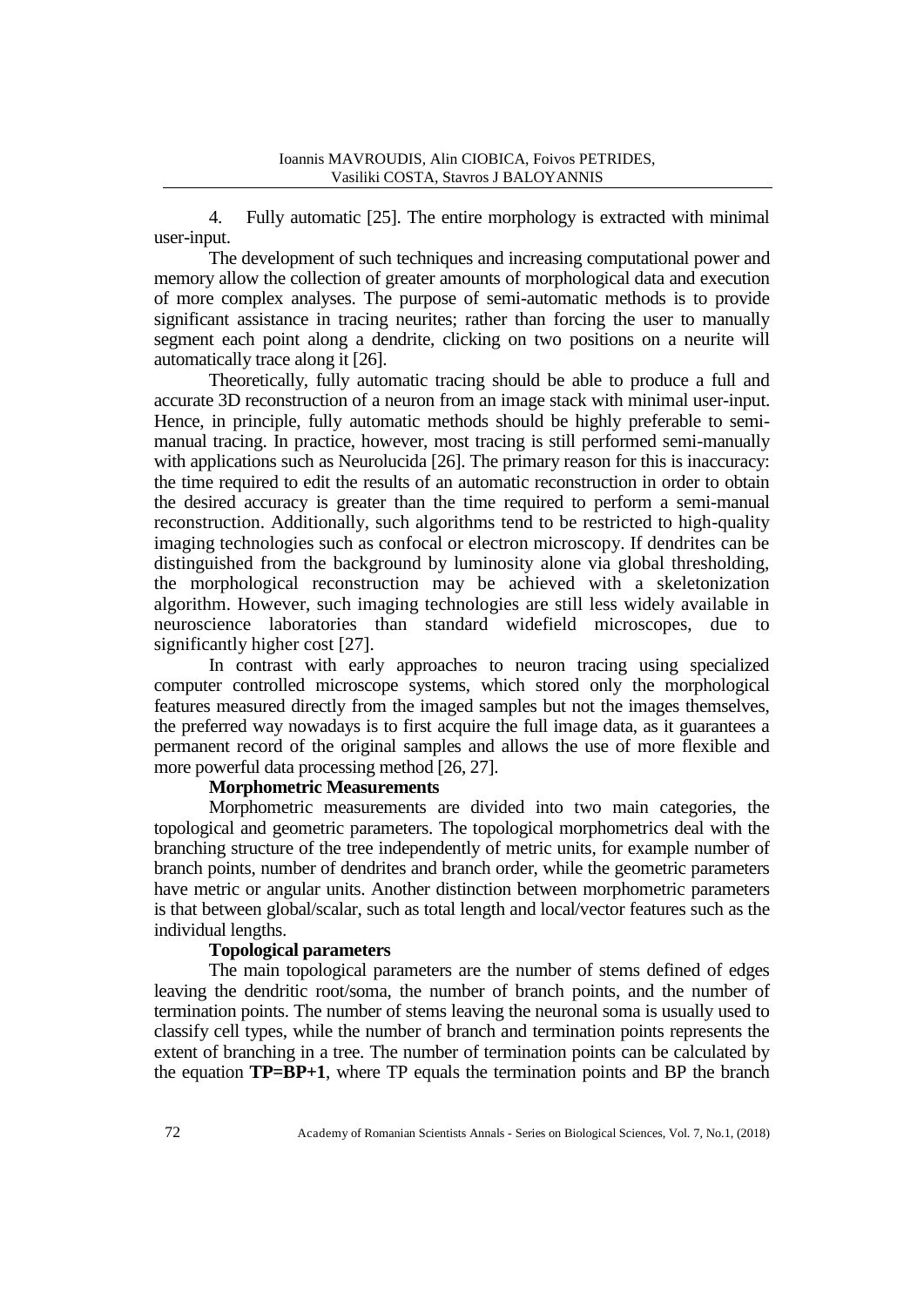points. The branch order is computed following the centrifugal order as follows: the dendritic root has by convention an order of zero, so that the order of a node becomes one plus the number of branch points encountered on the path between the inspected node and the dendritic root.

The term dendritic order is defined as the number of termination points in the sub-tree rooted at the node under investigation. The distribution of the order and degree in a dendritic tree can be used for classification and description of dendritic trees (Verwer and van Pelt 1983). Both dendritic order and degree can be used in combination with other morphometric features to create conditional distributions, such as dendritic branches per order, or dendritic length per dendritic order.

Another composite topological parameter is the partition asymmetry which refers to the topological complexity of a neuronal dendritic tree on the normalized difference between the degree of two daughter branches at a branch point, and ranges from 0 for completely symmetric to 1 for completely asymmetric trees [28,29]. An additional composite parameter which refers to the relation of asymmetry with the depth of the tree is the *Horton-Strahler (HS)* index.

The HS index is computed at each branch point and equals  $k+1$  when both daughter branch points have equals HS index of k or as max(*k1, k2*) when the *HS* indexes of its daughters k1 and k2 are not equal. The Strahler number is defined as the *Horton-Strahler index* associated with the root of the tree.

## **Geometric parameters**

The main parameters in this category are the segment length values and diameters, including the stem length, the interbranch point length and the terminal segment length, but the most basic one is the total dendritic length. Relations between different locations in the tree can be described by a length metric in terms of Euclidean distance or the path length between those two points, where Euclidean distance is the "ordinary" straight-line distance between two points in Euclidean space, and path length refers to the full length following the path of the dendritic tree from one point to the other. The relation of the segment length to the Euclidean distance from the dendritic root can be expressed by the somatofugal tropism factor [30,31] which refers to the ratio of the segment path length and the Euclidean distance between the starting and end point, and is 1 for a segment growing radially away from the root/soma, or 0 for a segment that grows concentrically in relation to the root/soma.

The fractal dimension is a measure of self-similarity and is often used as a measurement of space-filling [32], and by definition a straight line has a dimension of 1, a square has 2, and a cube has 3. The interpretation of the fractal dimension is arbitrary and depends on the method used to calculate it. In the calliper method [33], the fractal dimension represents the level of meandering of a dendrite, where a straight line has a dimension of 1 and more meandering dendrites receive slightly higher values. Because the validity of the fractal dimension is disputed in the analysis of neuronal morphologies [34, 35], the dendritic contraction can be used as a proxy of the fractal dimension. Contraction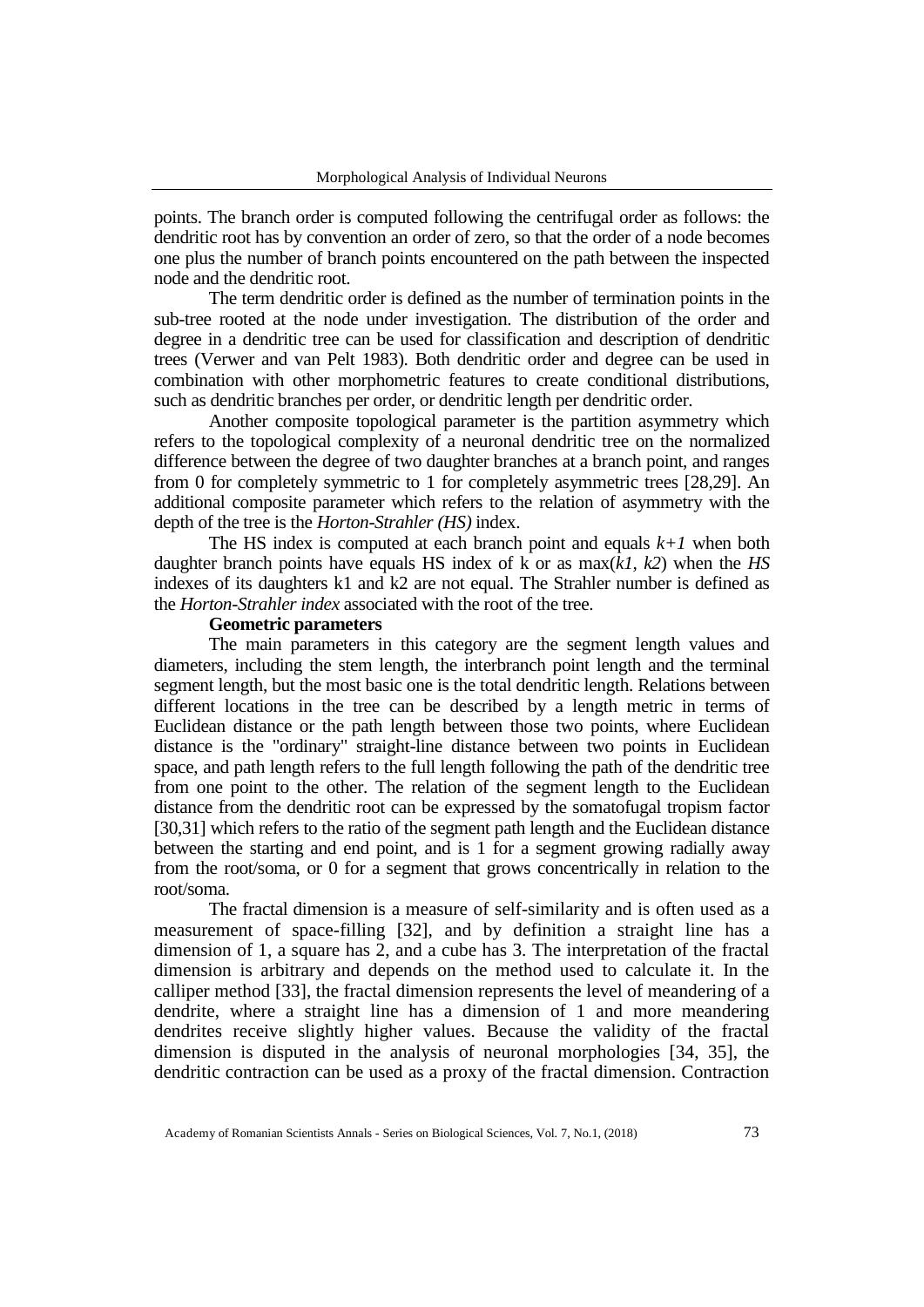is defined for a stretch of dendrite between those points as the ratio of the Euclidean distance and the associated path length between those points. A straight line has a contraction of 1, while meandering dendrite has a slightly lower value. Intuitively, the relation between contraction and the fractal dimension can be approximated as fractal dimension for planar dendrites. Both contraction and fractal dimension quantify space-filling. The relation of the change of dendritic diameter along the neuronal processes can be approximated by the tapering rate which represents the linear or the nonlinear rate at which the diameter decreases per unit of length, while discontinuities in the tapering rate occur at branch points and can be referred to by the child-parent ratio, the ration between the diameters of the parent and the child segments.

### **Sholl analysis**

Sholl analysis is a method of quantitative analysis of dendritic arbors, first described by Sholl in 1953 [36]. While methods for estimating number of cells have vastly improved since 1953 with the advent of unbiased stereology, the Sholl analysis is still in use. This method can be performed on both two and three dimensional neuronal representations and gives an objective representation of the dendritic tree density and complexity. Using the Sholl analysis, a mathematical algorithm named the branching index (BI) has been described to analyze neuronal morphology. The BI compares the difference in the number of intersections made in pairs of consecutive circles of the Sholl analysis relative to the distance from the neuronal soma. The BI distinguishes neurons with different types of neurite ramification [37].

Common methods include Linear Analysis, Semi-log Analysis and Log-Log Analysis.

## *Linear Method*

The Linear Method is the analysis of the function  $N(r)$ , where N is the number of crossings for a circle of radius r. This direct analysis of the neuron count allows the easy computation of the critical value, the dendrite maximum, and the Schoenen Ramification Index [*37]*.

**Critical Value:** The critical value is the radius r at which there is a maximum number of dendritic crossings, this value is closely related to the dendrite maximum.

**Dendrite Maximum:** This value is the maximum of the function N(r), as specified by the Critical Value for a given data set.

**Schoenen Ramification Index:** This index is one measure of the branching of the neuronal cell being studied. It is calculated by dividing the Dendrite Maximum by the number of primary dendrites, that is, the number of dendrites originating at the cell's soma.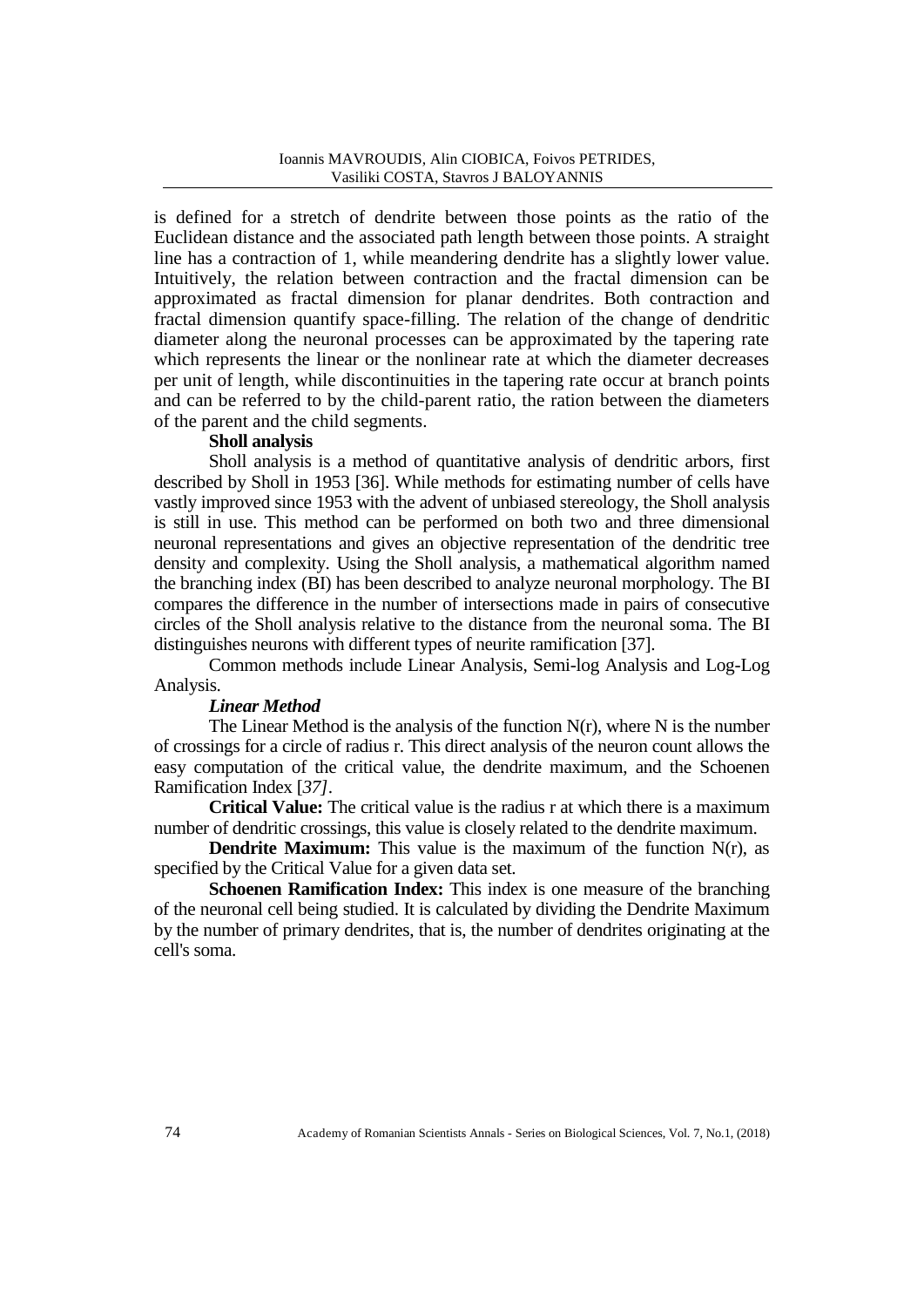

**Figure 4:** Graphic representation of three dimensional Linear Sholl analysis

### *Semi-Log Method*

The Semi-Log Method initiates by calculating the function  $Y(r) = N/S$  where N is the number of dendrite crossings for a circle of radius r, and S is the area of that same circle. The base 10 logarithm is taken of this function and a first order linear regression, linear fit, is performed on the resulting data set, that is:

$$
\log_{10}\left(\frac{N}{S}\right) = -k \cdot r + m
$$

where k is Sholl's Regression Coefficient [36].

Sholl's Regression Coefficient is the measure of the change in density of dendrites as a function of distance from the cell body [38]. This method has been shown to have good discrimination value between various neuron types, and even similar types in different regions of the body.

### *Log-Log Method*

Closely related to the Semi-Log Method, the Log-Log Method plots the data with the radius plotted in log space. That is the researcher would calculate the value k and m for the relation:

$$
\log_{10}\left(\frac{N}{S}\right)=-k\cdot\log_{10}(r)+m
$$

This method is used in a manner similar to the Semi-Log Method, but primarily to treat neurons with long dendrites that do not branch much along their length [38].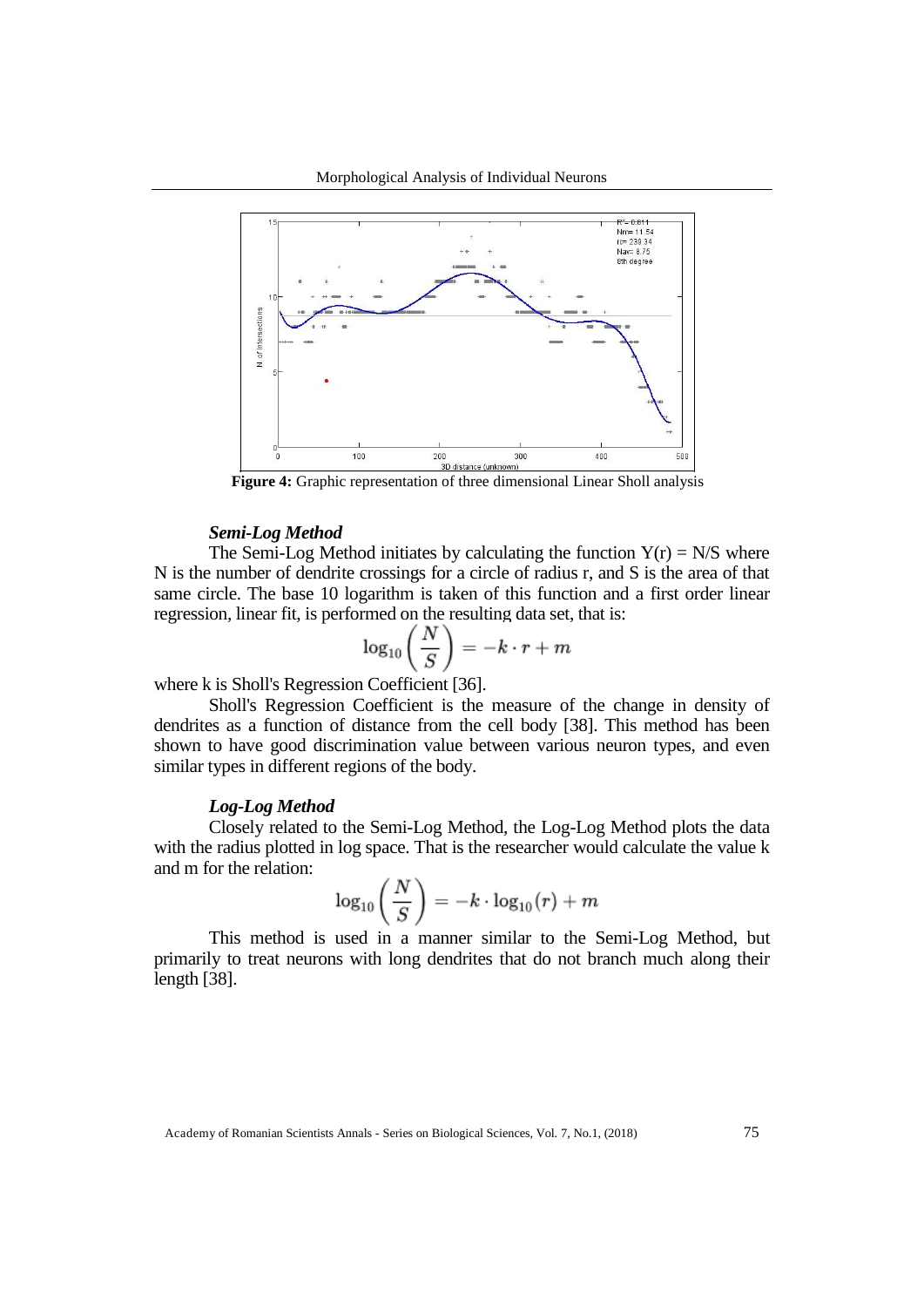## *Modified Sholl Method*

The Modified Sholl Method is the calculation of a polynomial fit of the N and r pairs from the Linear Method.[6] That is, it attempts to calculate a polynomial such that:

$$
N(r) = a_0 + a_1 * r + a_2 * r^2 + \ldots + a_t * r^t.
$$

where t is the order of the polynomial fit to the data. The data must be fit to each of these polynomials individually, and the correlation calculated in order to determine the best fit. The maximum value of the polynomial is calculated and used in place of the Dendrite Maximum. Additionally, the average of the resulting polynomial can be determined by taking its integral for all positive values represented in the data set.



### **Similarity**

The morphometric measures can be used as a metric to quantify similarity between neuronal tree morphologies and rank them on their similarity using standard statistical tests such as Student's test for vector parameters, or Kolmogorov-Smirnov test as a nonparametric alternative.

Comparisons can be done between univariate or multivariate parameters and in addition to that there are other dedicated measurements to quantify similarity with the tree distance which formalizes how many operations have to be made to morph one tree into another [39] being one of them, and the shape diffusion index which is technically more complex and can be used as a measure of how easily a morphology can be synthesized [40].

## **Limitations**

It has become clear in recent years that neuronal dendrites are not static structures; rather they can exhibit dynamic changes that presumably reflect functional changes in the nervous system. Thus, the data about dendritic structure that are obtained by conventional neuroanatomical methods represent snapshots that may not be entirely representative. Second, there are a large number of practical difficulties inherent in gathering quantitative measurements of neuronal dendrites using conventional light microscopy. These include factors such as tissue shrinkage, operator error, and the limited resolution of the light microscope, which is the only practical approach to reconstructing large neurons from serial sections. These sources of potential error must be kept firmly in mind when evaluating existing data, particularly when data from different sources are combined. From the time the brain is removed until coverslipping, neurons may undergo significant changes in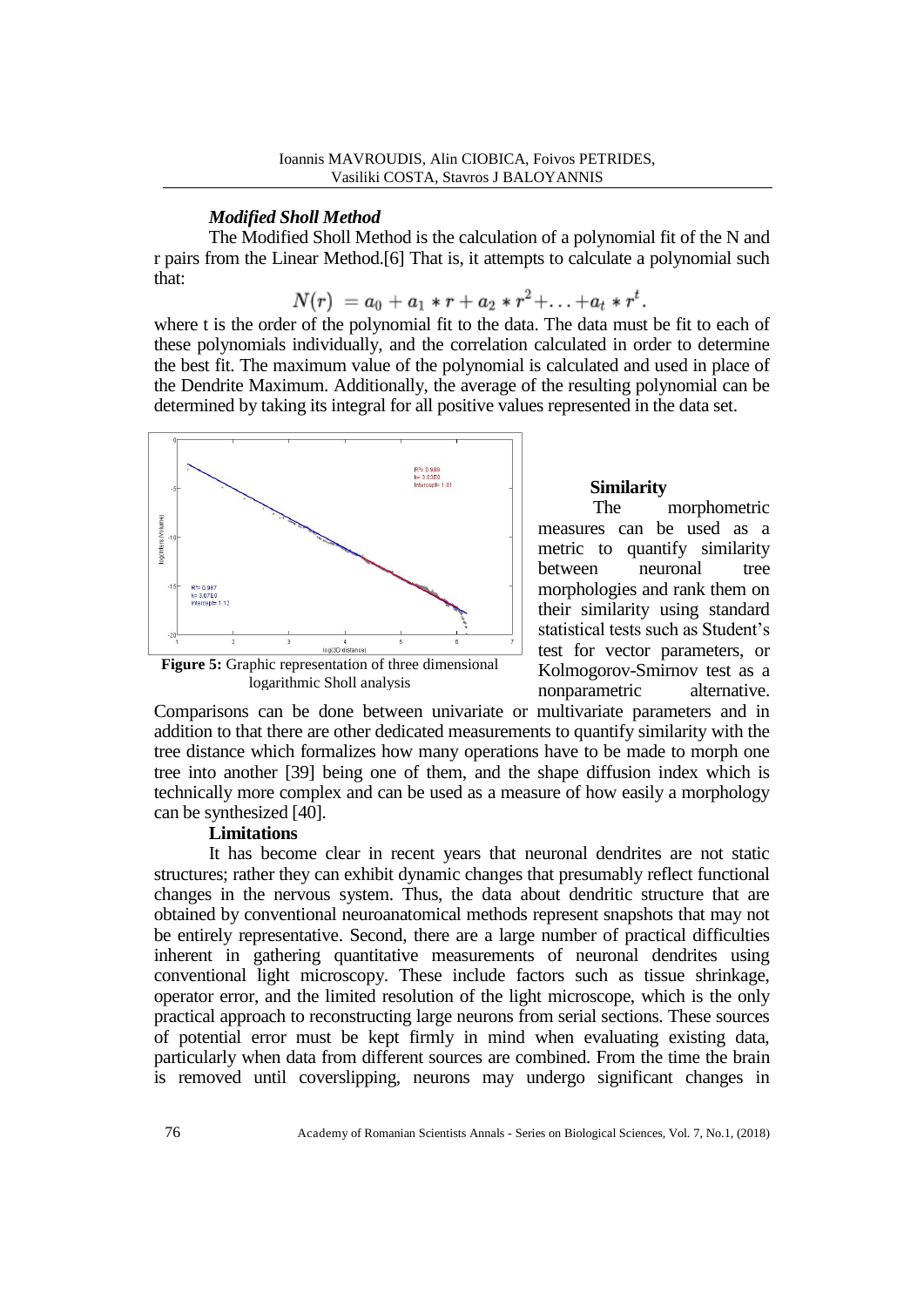morphological structure. Even just the event of slicing a brain and subsequent incubation may change the morphology significantly by triggering the growth of a sizable proportion of dendritic spines within hours. Thus, it may be difficult to obtain cell morphologies that fully preserve the in vivo situation from slice tissue. A comparison with cells of the same type obtained from perfused brains can help judging the presence of slice artefacts such as swelling or spine growth. Both in slices and in perfused brains, neuron morphologies will get distorted to a varying degree during fixation and subsequent histological processing. Before relying on the obtained morphology, some cross-validation of this process is advisable. Of course, the need for such a validation depends on the accuracy that the modeler desires to achieve with morphological reconstructions [41].

Fixation shrinkage of an entire slice can be assessed by measuring slice size and thickness before and after fixation. Shrinkage factors are estimated from these measurements and applied to the obtained neural reconstructions. These methods assume, however, that shrinkage was uniform throughout the slice and that individual cells shrink at the same rate as the entire slice. This assumption may not hold true in some cases. Shrinkage at the edge of a slice can be different than in the center, leading to a distortion of cells. Also, individual dendrites may curl up rather than shrink, and curled dendrites may retain their original length [41].

Light microscopy (LM) is limited by the optical resolution that can be obtained. The fundamental limit is approximately  $0.6 * / N.A$ . where is the wavelength of the light and N.A. is the numerical aperture of the objective used. For a typical wavelength of 500 nm and a numerical aperture of 1.0 the limit in resolution is thus 0.3 m. Numerical apertures of up to 1.5 can be achieved with oil-immersion objectives, but the working distances of high N.A. lenses are relatively short, and generally don't allow focusing deep enough to visualize stained cells in thick brain slices. A resolution limit of 0.3 m does not mean that thinner structures are not imaged. Rather, a thin line of 0.1 m structure will have an apparent diameter of about 0.3 m due to light diffraction. This effect leads to an apparent increase in diameter of small dendrites that can lead to a significant error in estimates of axial resistance and membrane surface area. When cells with abundant small profiles are reconstructed for the purpose of accurate passive modelling, a calibration of processes with small diameters using EM is therefore recommended. This is particularly relevant when accurate reconstructions of axon collaterals are desired [41].

Other options such as confocal microscopy of neurons filled with fluorescent tracers could, in principle, be more accurate and might even contribute an element of automation to the reconstruction process. However, technical problems, such as tracer bleaching, have confined most reconstruction efforts to more permanent forms of tracers, like HRP or biocytin, to be examined with conventional light microscopy. With regard to data analysis, it is also important to remember that the process of quantitative reconstruction splits the continuous structure of the dendrite into discrete pieces, here referred to as "segments", each with a specified diameter and length.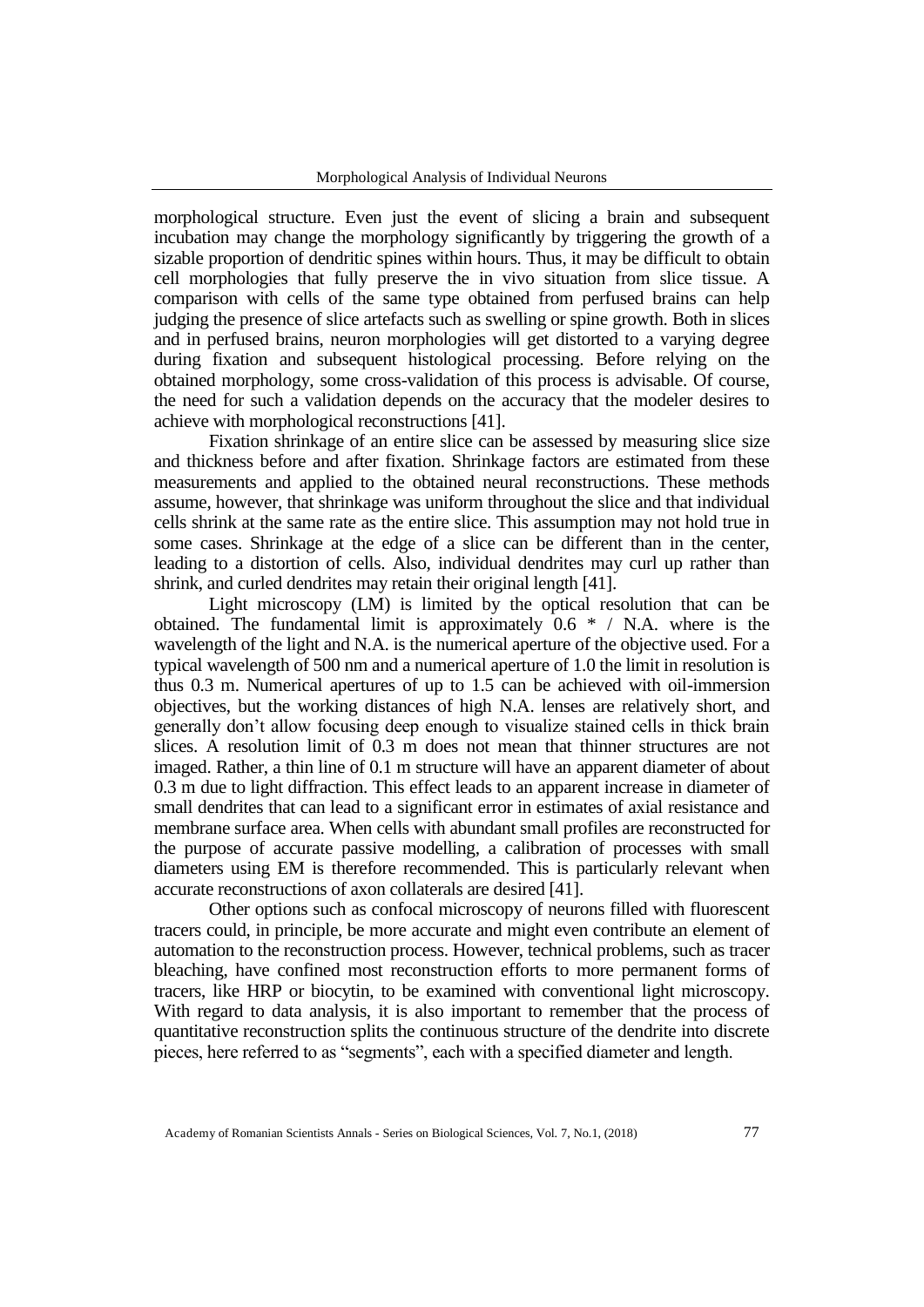#### **References**

- 1. Jones, Edward G. Santiago Ramón y Cajal and the croonian lecture, March 1894 Trends in Neurosciences , Volume 17 , Issue 5 , 192 – 193
- 2. Mavroudis I. A., Petrides F., M. Manani, A. Ciobica, M. Padurariu, C. Theocharides , S. N. Njau, V. Costa, S. J. Baloyannis, Dendritic and spinal alterations of the spiny stellate cells of the human visual cortex during normal aging, Folia Neuropathologica, 2012; 50(3): 261-269.
- 3. Mavroudis IA, Petrides F, Manani M, Chatzinikolaou F, Ciobică AS, Pădurariu M, Kazis D, Njau SN, Costa VG, Baloyannis SJ. Purkinje cells pathology inschizophrenia. A morphometric approach. Rom J Morphol Embryol. 2017;58(2):419-424
- 4. Mavroudis Ioannis A., Marina G. Manani, Foivos Petrides, Dimitrios Dados, Alin Ciobica, Manuela Padurariu, Konstantina Petsoglou, Samuel N. Njau, Vasiliki G. Costa, Stavros J. Baloyannis, Age-related dendritic and spinal alterations of pyramidal cells of the human visual cortex, Folia Neuropathol 2015; 53 (2): 100-110.
- 5. Ciobica A, Hritcu L, Artenie V, Stoica B, Bild V, Effects of 6-OHDA infusion into the hypothalamic paraventricular nucleus in mediating stress-induced behavioural responses and oxidative damage in rats, Acta Endocrinologica, 2009, 5: 425-436. IF 0,01.
- 6. Ciobica A, Lucian Hritcu, Veronica Nastasa, Manuela Padurariu, Walther Bild, Inhibition of central angiotensin converting enzyme exerts anxiolytic effects by decreasing brain oxidative stress, J Med Biochem 2011, 30(2): 109–114.
- 7. Ciobica A, Veronica Bild, Lucian Hritcu, Manuela Padurariu, Walther Bild, Effects of angiotensin II receptor antagonists on anxiety and some oxidative stress markers in rat, Central European Journal of Medicine, 2011, 6(3), 331-340.
- 8. Padurariu M, Ciobica A, Mavroudis I, Fotiou D, Baloyannis S, Hippocampal neuronal loss in the CA 1 and CA3 areas of Alzheimer's disease patients, Psychiatr Danub, 2012, 24(2), 152-8.
- 9. Balmus Ioana Miruna, Alin Ciobica, Iulia Antioch, Romeo Dobrin, and Daniel Timofte, Oxidative Stress Implications in the Affective Disorders: Main Biomarkers, Animal Models Relevance, Genetic Perspectives, and Antioxidant Approaches, Oxidative Medicine and Cellular Longevity, Volume 2016 (2016), Article ID 3975101, 25 pages, http://dx.doi.org/10.1155/2016/3975101.
- 10. Ascoli, GA. (Ed.). 2002. Computational Neuroanatomy: Principles and Methods. New York: Springer.
- 11. Ascoli,GA. 1999. "Progress and perspectives in computational neuroanatomy" Anat Rec 257: 195–207.
- 12. Senft, SL and Ascoli GA. 1999. "Reconstruction of brain networks by algorithmic amplification of morphometry data" Lect Notes Comp Sci 1606: 25–33.
- 13. van Pelt J, Uylings HBM.1999. "Natural variability in the geometry of dendritic branching patterns." In Modeling in the Neurosciences from Ionic Channels to Neural Networks. Poznanski RR (ed.), 79– 80. Amsterdam: Harwood Academic Publishers.
- 14. Jones, Edward G. Santiago Ramón y Cajal and the croonian lecture, March 1994 Trends in Neurosciences , Volume 17 , Issue 5 , 192 - 193
- 15. Baloyannis, SJ, Mavroudis I, Manolides SL, Manolides LS. 2011. "The acoustic cortex in frontotemporal dementia: a Golgi and electron microscope study" Acta Otolaryngol 131(4):359- 61
- 16. Chklovskii, DB. 2004. "Synaptic connectivity and neuronal morphology: two sides of the same coin." Neuron 43(5):609-17.
- 17. Morozov Y, Khalilov I, Ben-Ari Y, Represa A. 2002. "Correlative fluorescence and electron microscopy of biocytin-filled neurons with a preservation of the postsynaptic ultrastructure." J Neurosci Methods 117(1):81-5.
- 18. Raju, TR, Kutty BM, Sathyaprabha TN and Shanakranarayana Rao BS (eds.). 2004. National Institute of Mental Health and Neuro Sciences. 108-111. Bangalore: India.